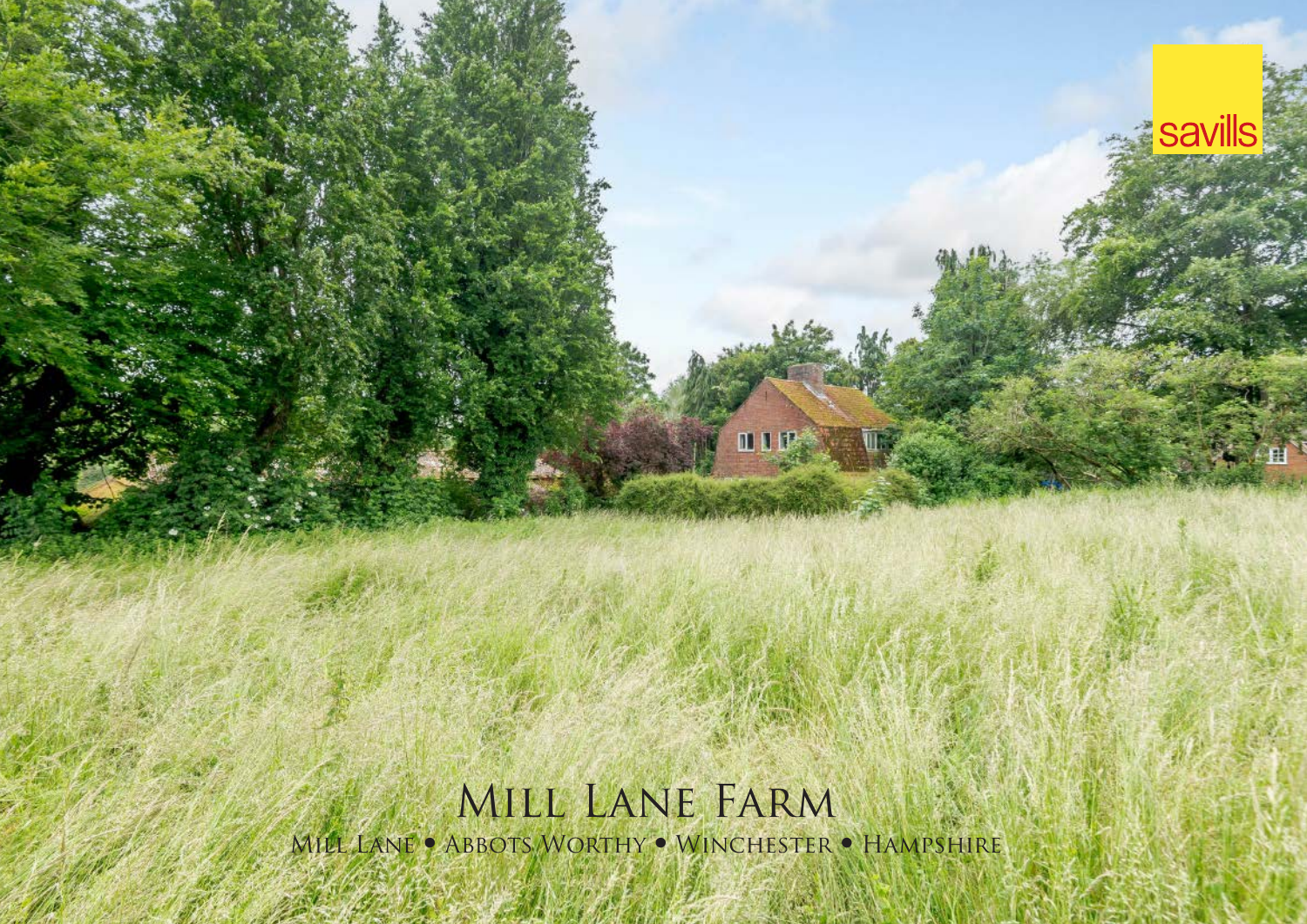## Mill Lane Farm

MILL LANE • ABBOTS WORTHY WINCHESTER • HAMPSHIRE • SO21 1DS

A unique opportunity to acquire a detached house in need of renovation and development, substantial outbuildings on approximately 7.24 acres

### Accommodation

Detached 4 bedroom house

Substantial outbuildings including two barns, stabling, double garage, and stores

Further dilapidated outbuildings, shelter

In all about 7.24 acres

 $EPC = F$ 



**SaviIls Winchester** 1 Jewry Street, Winchester, SO23 8RZ smoore@savills.com geoffrey.jones@savills.com 01962 841 842



#### **Situation**

The property is situated in a private position off a long driveway at the bottom end of Mill Lane in Abbots worthy. Mill Lane itself is a nothrough lane which terminates adjacent to the River Itchen.

The property is ideally situated for the cathedral city of Winchester and the pretty Georgian market town of Alresford, both of which offer a host of speciality shops, pubs and restaurants with Winchester having the more extensive cultural and leisure facilities.

Communication links are excellent with the A33 connecting to the M3, M27, A34 and A31 alike and the mainline railway station in the city of Winchester only approximately 2.5 miles distant. Southampton International Airport is approximately 12 miles away offering an increasing number of routes through UK and Europe. Schooling locally is first class with the highly regarded Prince's Mead preparatory school only a short drive away and the schooling establishments of Winchester including Winchester College, St Swithun's School for girls, Pilgrims' preparatory and Peter Symonds Sixth Form College are all accessible, as is Twyford Prep.

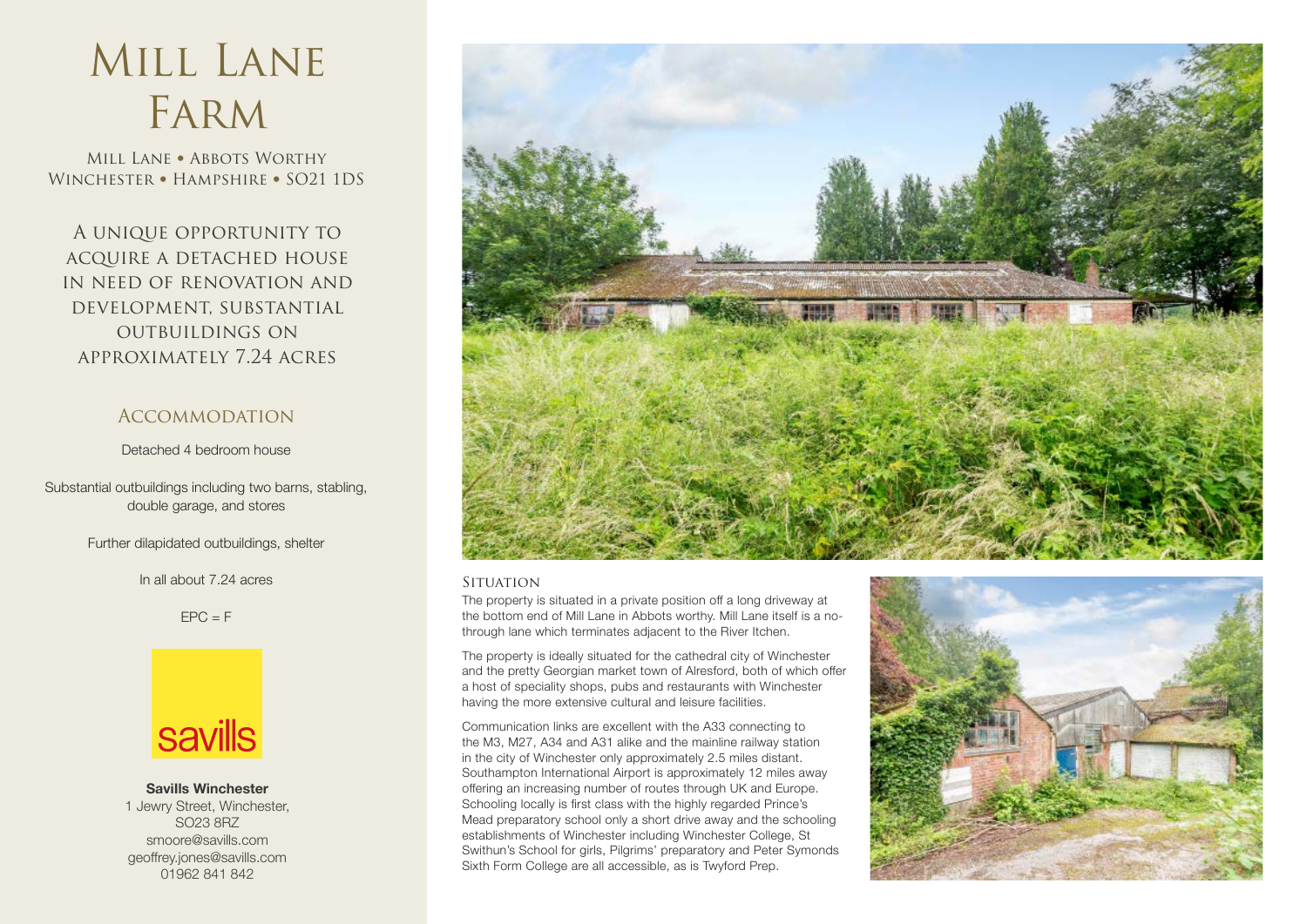

# Area: 7.24 acres Worthy Park **Home Plans Ordnance Survey** © Crown Copyright 2021. All Rights Reserved. Plotted Scale - **1:1250**. Paper Size - **A4**



#### **DESCRIPTION**

Mill Lane Farm is a unique opportunity, offering a detached four bedroom family house on over 7 acres with extensive outbuildings. All in need of upgrading and development, subject to the necessary planning consents and approvals.

The property is approached off Mill Lane. Towards the bottom of the lane a driveway leads up to the left along a long drive leading to a parking and turning area in front of the house and outbuildings.

The house is in need of significant upgrading, offering four bedroom accommodation on the first floor with a family bathroom and 2/3 reception rooms on the ground floor with a small kitchen. The gross internal area of the main house extends to approximately 1320sq. ft.

The outbuildings are substantial with associated stores that extend to approximately 7500sq. ft. There is an attached double garage and further outbuildings which are dilapidated with external measurements 73ft. x 30ft.

The property is situated within the boundaries of the South Downs National Park.

#### Agent's Notes

- 1. The area hatched red is land reclaimed from the river that forms a part of the Orvis beat of the River Itchen, Orvis clients, staff and contractors have access to the beat over land belonging to Mill Lane Farm.
- 2. Orvis staff, clients and contractors park vehicles at Mill Lane Farm.
- 3. The property does not benefit from fishing rights.
- 4. A footpath runs through the property.

**TENURE** Freehold.

**SERVICES** Private drainage, mains water and electricity. Gas in Mill Lane.

**OUTGOINGS** Council Tax – Band F.

POSTCODE SO21 1DS

Local Authority Winchester City Council.

ENERGY PERFORMANCE A copy of the full Energy Performance Certificate is available on request.

Viewing Strictly by appointment with Savills.